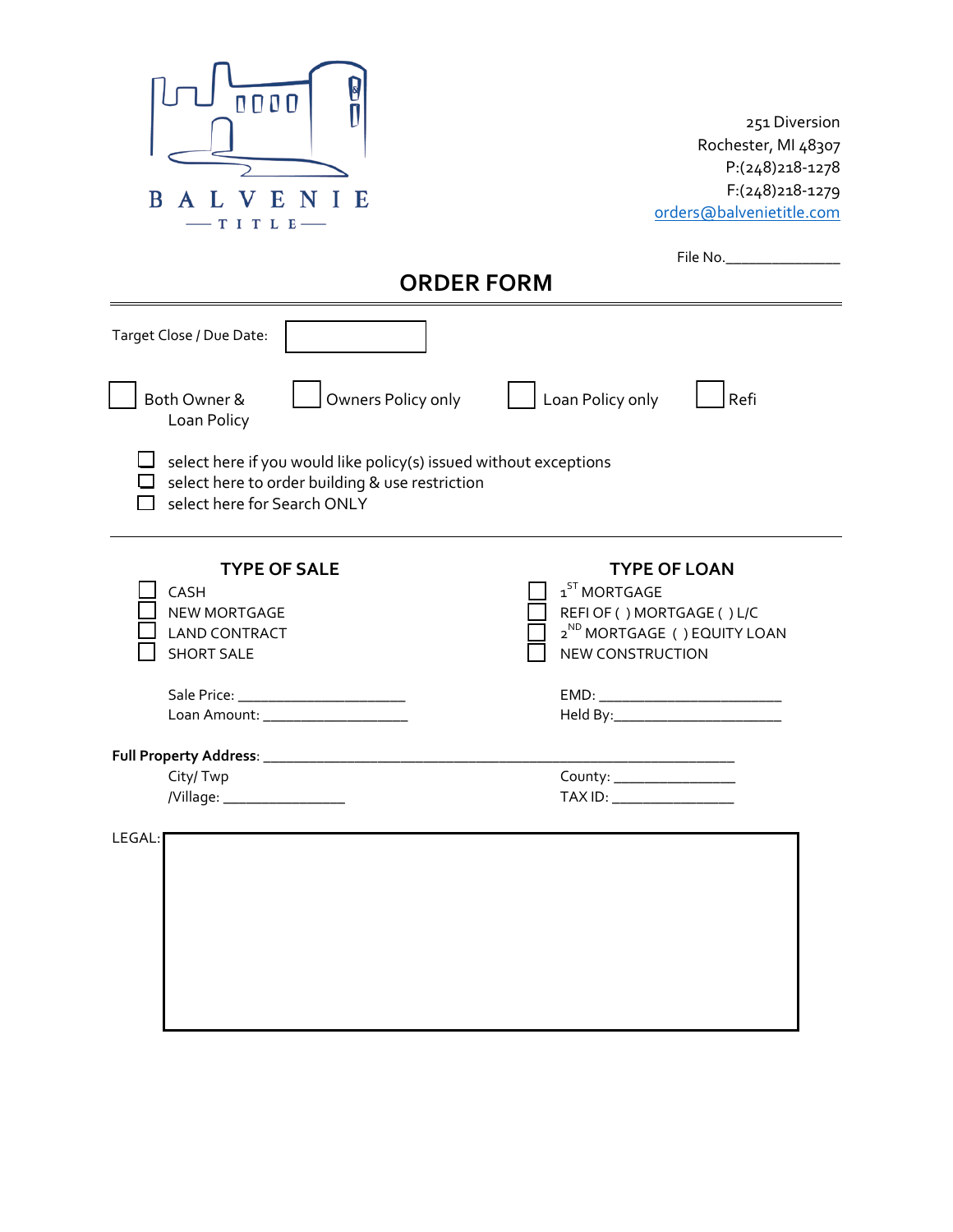## **SELLER & AGENT INFORMATION**

| (Full Legal Name) |         |
|-------------------|---------|
|                   | Marital |
|                   |         |
|                   |         |
|                   |         |
|                   |         |
| (Full Legal Name) |         |
|                   | Marital |
|                   |         |
|                   |         |
|                   |         |
|                   |         |
|                   |         |
|                   |         |

| Listing Agent Commission: __________ | Transaction Fee:<br><u> </u>                   |
|--------------------------------------|------------------------------------------------|
|                                      |                                                |
|                                      |                                                |
| Address:                             | Contact/Processor: National Contact/Processor: |
|                                      |                                                |

| Selling Agent Commission: ___________                                 |                                                                                                                                                                                                                                |
|-----------------------------------------------------------------------|--------------------------------------------------------------------------------------------------------------------------------------------------------------------------------------------------------------------------------|
|                                                                       |                                                                                                                                                                                                                                |
|                                                                       |                                                                                                                                                                                                                                |
| Address:<br><u> 1989 - John Stein, Amerikaansk politiker († 1908)</u> |                                                                                                                                                                                                                                |
|                                                                       | Email: Email: Email: Email: Email: Email: Email: Email: Email: Email: Email: Email: Email: Email: Email: Email: Email: Email: Email: Email: Email: Email: Email: Email: Email: Email: Email: Email: Email: Email: Email: Email |